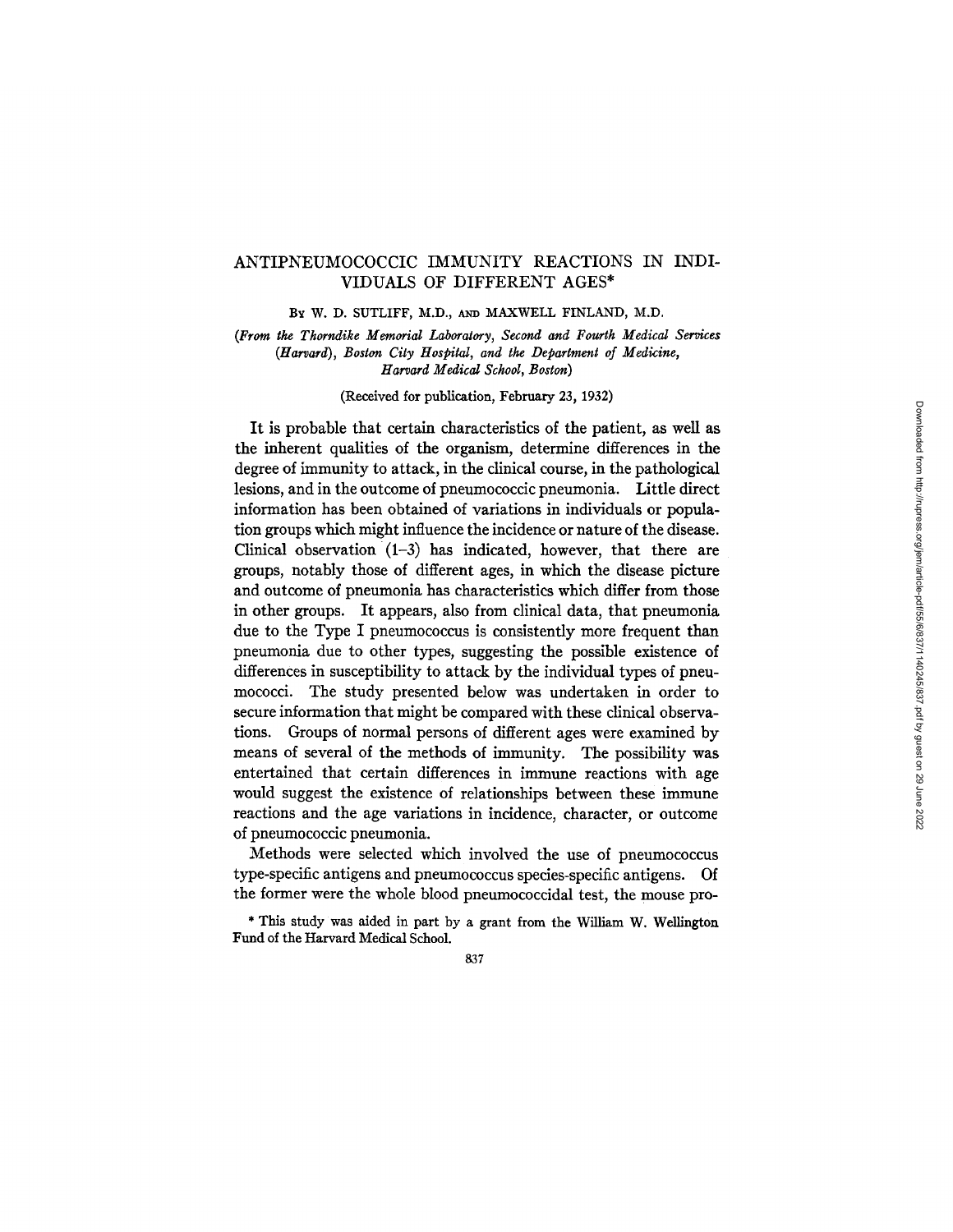tection test, the agglutinin test, and the skin reaction to the pneumococcus polysaccharide. Of the latter were the skin test to the pneumococcus protein and the skin test to the pneumococcus autolysate. These methods have occasionally been used separately in studies of susceptibility to infection with the pneumococcus or related organisms.

A method similar to the whole blood pneumococcidal test has been used by Robertson and Sia (4) in studying the resistance to pneumococcus infection in common laboratory animals. In the rabbit, guinea pig, dog, and cat, the growthinhibitory action of serum, when mixed with a standard suspension of leucocytes, varies as the natural resistance of the animal to infection by the pneumococcus. Determinations of the ability of the blood of normal adult human beings to kill pneumococci have been made by Sutliff and Rhoades (5) for Type I pneumococci and by Ward (6) for pneumococci of Types I, II, and III. Marked variability was found among individuals with respect to the number and type of pneumococci killed.

Mouse-protective antibodies for the pneumococcus were noted in the blood serum of normal individuals by Neufeld (7), and have been studied by Clough  $(8)$ , by Cecil and Austin  $(9)$ , and by Gundel and Schäfer  $(10)$ . They are not so frequently present as whole blood bactericidal power and are usually of low titer.

Type-specific agglutinins are thought not to be present in normal human sera (8). A test for the presence of species agglutinius for an avirulent strain of pneumococcus was recently employed by Blake (12). The sera from normal subjects and those with a variety of diseases of various ages were examined using the living culture of a degraded avirulent pneumococcus as the antigen. By charting theincidence of subjects of different ages who had an agglutinin titer greater than 1:320, a curve was obtained which is similar to that shown below for whole blood pneumococcidal power.

A considerable incidence of positive skin reactions to the specific soluble substance of the pneumococcus among normal adults has been reported by Finland and Sutliff (11).

### *Clinical Material and Methods*

The subjects were patients in the wards and outpatient department of the hospital and were chosen because they gave no history of having had pneumonia or a recent acute upper respiratory infection. For the most part those from 2 to 83 years of age were in the hospital for the following conditions: fractures, non-septic wounds, convalescence from surgical operations, functional disorders, and chronic degenerative disease, notably essential hypertension, chronic hypertrophic arthritis, and generalized arteriosclerosis. About one-half of the children from 2 to 6 years of age were studied late in convalescence from diphtheria or scarlet fever. The infants less than 10 days of age were normal, and the infants from 3 weeks to 2 years of age were brought to the out-patient department for regulation of feeding.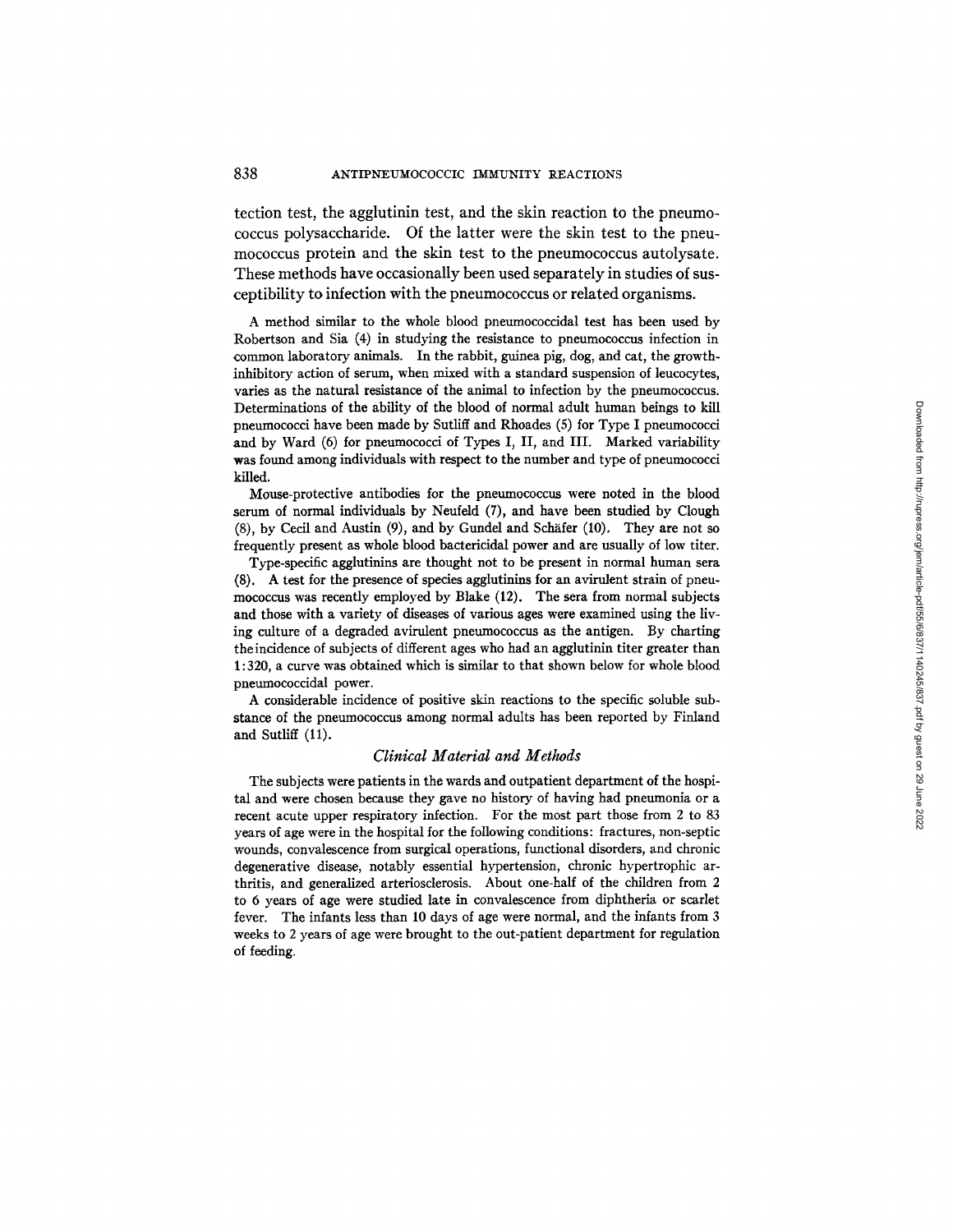The pneumococcidal power of the whole defihrinated blood was determined for pneumococci of Types I, II, and III by a method similar to that of Ward (6). Measured quantities of culture were secured, uncontaminated by the blood ceils used for enrichment of the medium, by removing 0.5 cc. of the upper portion of the culture and diluting, successively,  $0.5$  cc. with  $4.5$  cc. quantities of meat infusion broth. 0.1 cc. of each dilution containing amounts of culture ranging from  $10^{-2}$ to  $10^{-8}$  cc. were added to 0.5 cc. amounts of defibrinated blood in Pyrex tubes, sealed by means of a gas-oxygen flame and incubated while rotating slowly end for end during 18 to 24 hours. At the end of this time the color change in the tubes was noted, and 1 loopful was planted on blood agar plates to confirm the presence or absence of growth of organisms. The dilution method of measuring the number of organisms was controlled by culturing 1 cc. of the dilution containing  $10^{-7}$  cc. of the original culture. A variation of from 30 to 170 organisms was found. The results in the blood tubes that received less than 30 to 170 organisms were discarded, and only persons 0.5 cc. of whose blood killed from 30 to 170 or more organisms were listed as having pneumococcidal power.

The mouse protection tests were done by the usual technique.

Agglutination tests of the sera against Type I, Type II, and Type III pneumococci were performed, as described by Tillett and Francis (13).

Three materials derived from the pneumococcus were used for skin tests, namely, soluble specific substances, acetic acid-precipitable proteins, and autolysates.

The soluble specific substances for Types I, II, and III were made by the method of Heidelberger and Avery, (14, 15) and supplied through the courtesy of Dr. W. S. Tillett of the Hospital of The Rockefeller Institute. They were injected intradermally in 0.1 cc. amounts of a dilution in normal saline containing  $0.01$  mg., together with a normal saline control. The wheal and erythematous skin reactions elicited by these materials have been described by Tillett and Francis (13). A wheal 0.8 cm. in diameter with erythema 1.5 cm. in diameter was considered positive.

The acetic acid-precipitable proteins of the pneumococcus were made according to Woolridge's method, as used by Avery and Morgan (16) and as adapted for the hemolytic streptococcus by Lancefield (17). Filtering the streptococcic protein solution through a Berkefeld V candle before sealing in vials was the only departure from the chemical procedures outlined by the above authors. Five different protein substances were prepared at one time from four strains of pneumococci and one strain of hemolytic streptococcus and used in the course of 5 months. One virulent Type I pneumococcus, one avirulent pneumococcus derived from a Type I pneumococcus, one virulent Type II pneumococcus, one avirulent pneumococcus derived from a Type II strain, and one Dick strain of *Streptococcus scarlatinae* were used. The preparations were standardized on the basis of their protein content, as measured by total nitrogen determinations. Concentrated solutions in physiological saline were made neutral to phenolphthalein by means of the addition of a small amount of NaOH, and were kept in rubbercapped vials. These solutions were diluted for use so that the amount injected,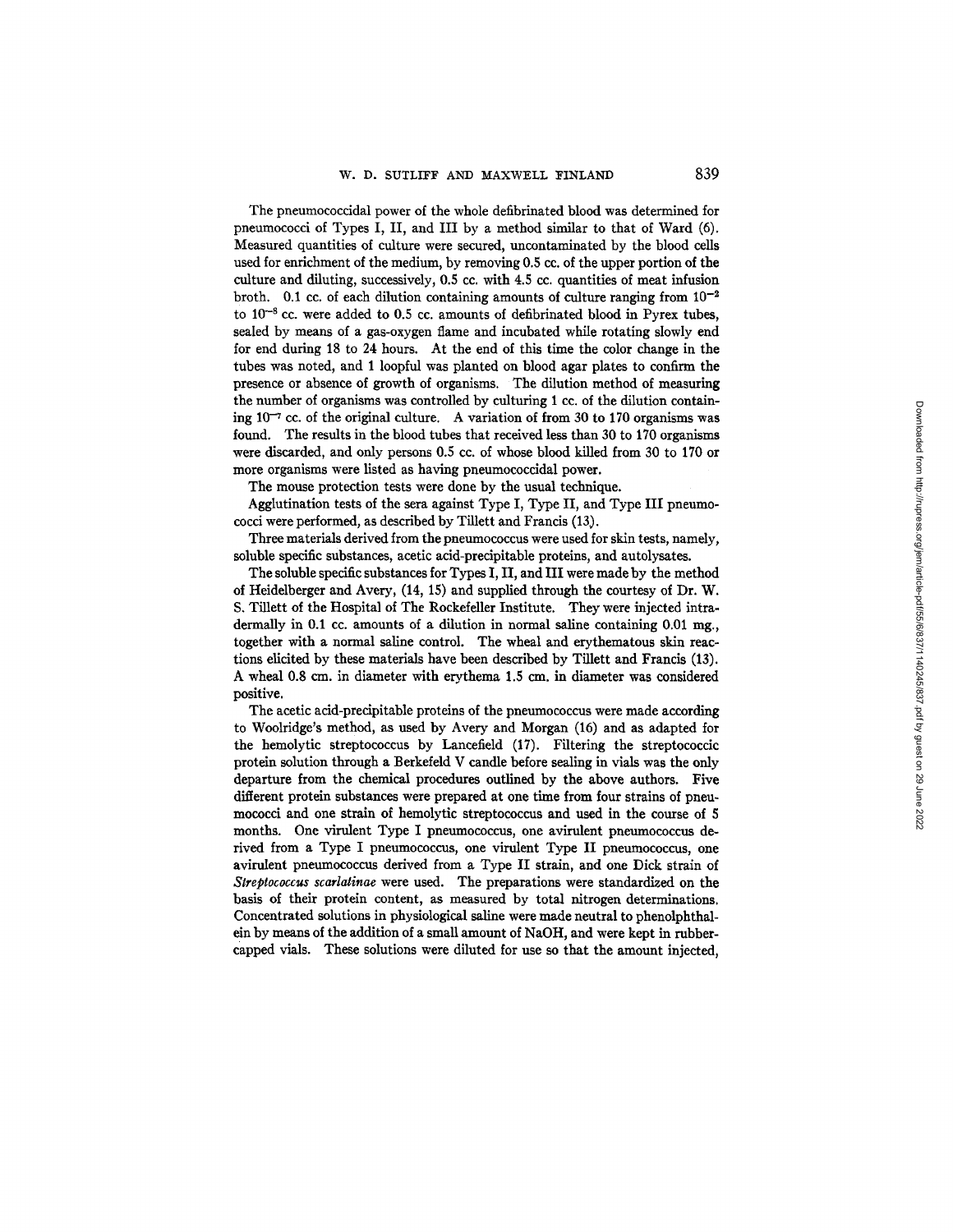0.1 cc., contained 0.01 mg. or 0.1 mg. The protein of the scarlatinal streptococcus was used in a dilution such that 0.1 cc. contained 0.02 mg. The skin reactions elicited by the pneumococcic proteins injected intradermally were characteristic at the end of 24 hours and appeared very much like the skin response to tuberculin. The reaction has been described by Tillett and Francis (13). An erythema 1.0 cm. in diameter was considered positive. The protein of the scarlatinal streptococcus elicited more marked and more frequent reactions, but of quite a similar character.

Autolysates were prepared from three different strains of pneumococci, namely, from a virulent Type I, from an avirulent organism derived from a Type I pneumococcus, and from a virulent Type II. The method of Zinsser and Grinnell (18) was followed with the addition of subsequent heating, as done by Sharp and Blake (19). These preparations were also standardized by means of the protein content, and were used in dilutions such that 0.1 cc. contained 0.1 or 0.01 mg. The skin reactions to the autolysates were similar to those to the pneumococcus proteins both in form and occurrence; except that, in addition to the rather frequent occurrence of a diffuse non-specific erythema within the 1st hour after the administration of the test, occasional definite wheal and erythema reactions, which faded within the first 30 to 60 minutes, occurred with one or another autolysate.

As many as 20 skin tests were done simultaneously in a number of cases, in which both 0.1 and 0.01 mg, of each protein and each autolysate were used. The usual number of skin tests done simultaneously was 8 to 16. Readings were made 20 to 30 minutes after the injections and again at the end of 18 to 24 hours.

#### FINDINGS

## *Pneumococcidal Action of Whole Blood*

The number of organisms killed by 0.5 cc. of defibrinated blood varied in different individuals from approximately 10 to approximately 1,000,000. There was little difference between the three pneumococcus types or between the subjects of different age groups in the number of organisms disposed of. Of the subjects whose tests were positive against pneumococd of Type I, Type II, or Type III, 83 per cent, 78 per cent, and 90 per cent killed, respectively, 10,000 organisms or less; 17 per cent, 18 per cent, and 8 per cent killed, respectively, 100,000 organisms; and none, 3.2 per cent, and 1.6 per cent killed, respectively, 1,000,000 organisms. The data presented below contain only the incidence of pneumococcidal power without relation to the number of organisms killed.

The incidence of whole blood pneumococcidal power was determined for Type I, Type II, and Type III pneumococci in 112 individuals of va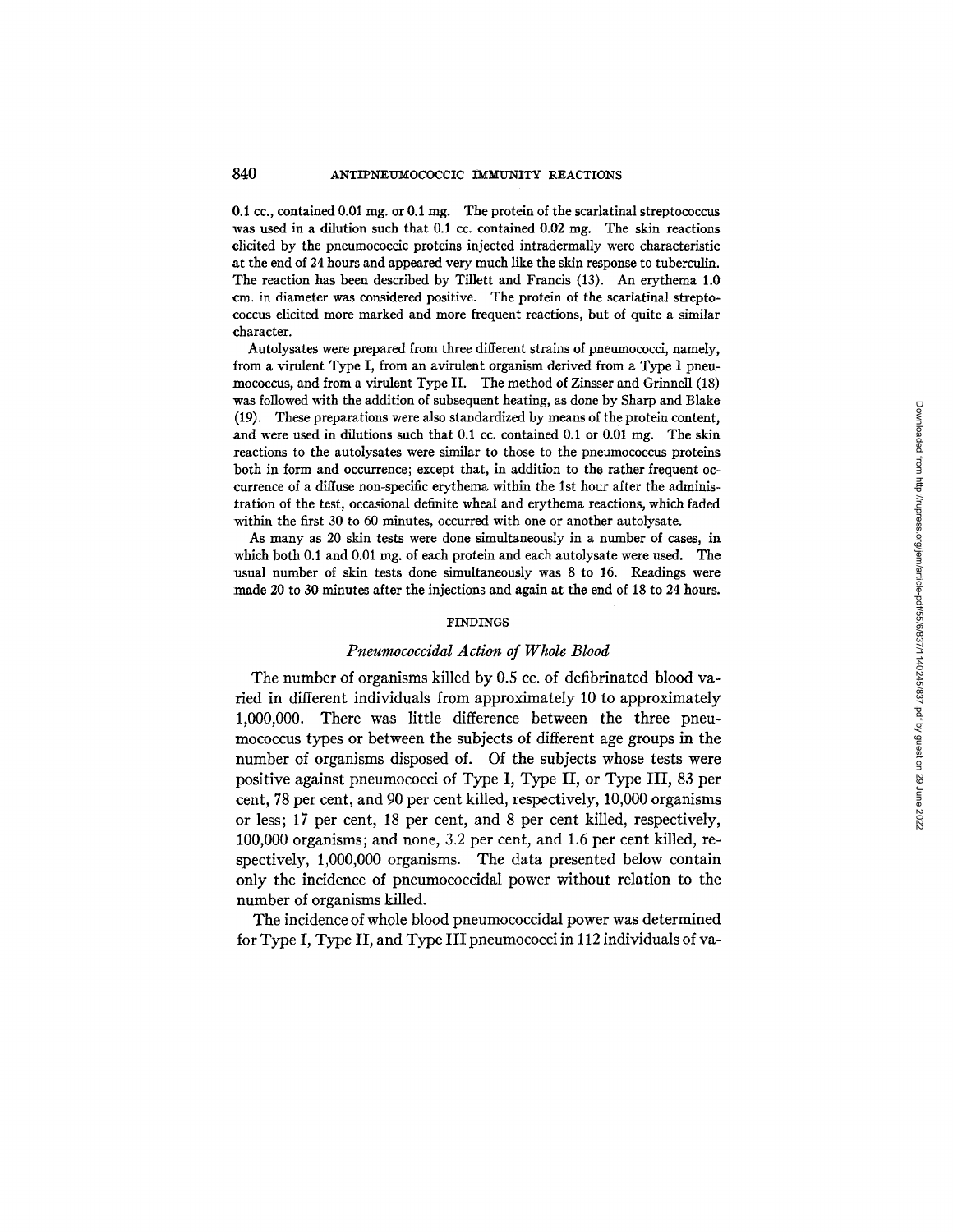rying ages, and for the mothers of the 22 infants less than 10 days of age. The distribution of these individuals in eight different groups and the percentage of each group, whose blood was pneumococeidal for Type I, Type II, and Type III, are shown in Fig. 1. The mothers, whose ages ranged from 19 to 33, showed an incidence of bacteriddal power similar to that of normal adults. Among the new-born infants and



| e e | ۰.<br>v |
|-----|---------|

those in the first 10 days of life, bactericidal power was frequently present. In later infancy, from the age of 3 to 5 weeks and from 2 to 15 months, it was absent or quite rare. In childhood from 2 to 11 years pneumococcidal power was again as frequent as among new-born infants. The highest incidence for all three types of pneumococci was reached among adults. There was moderate drop in old age.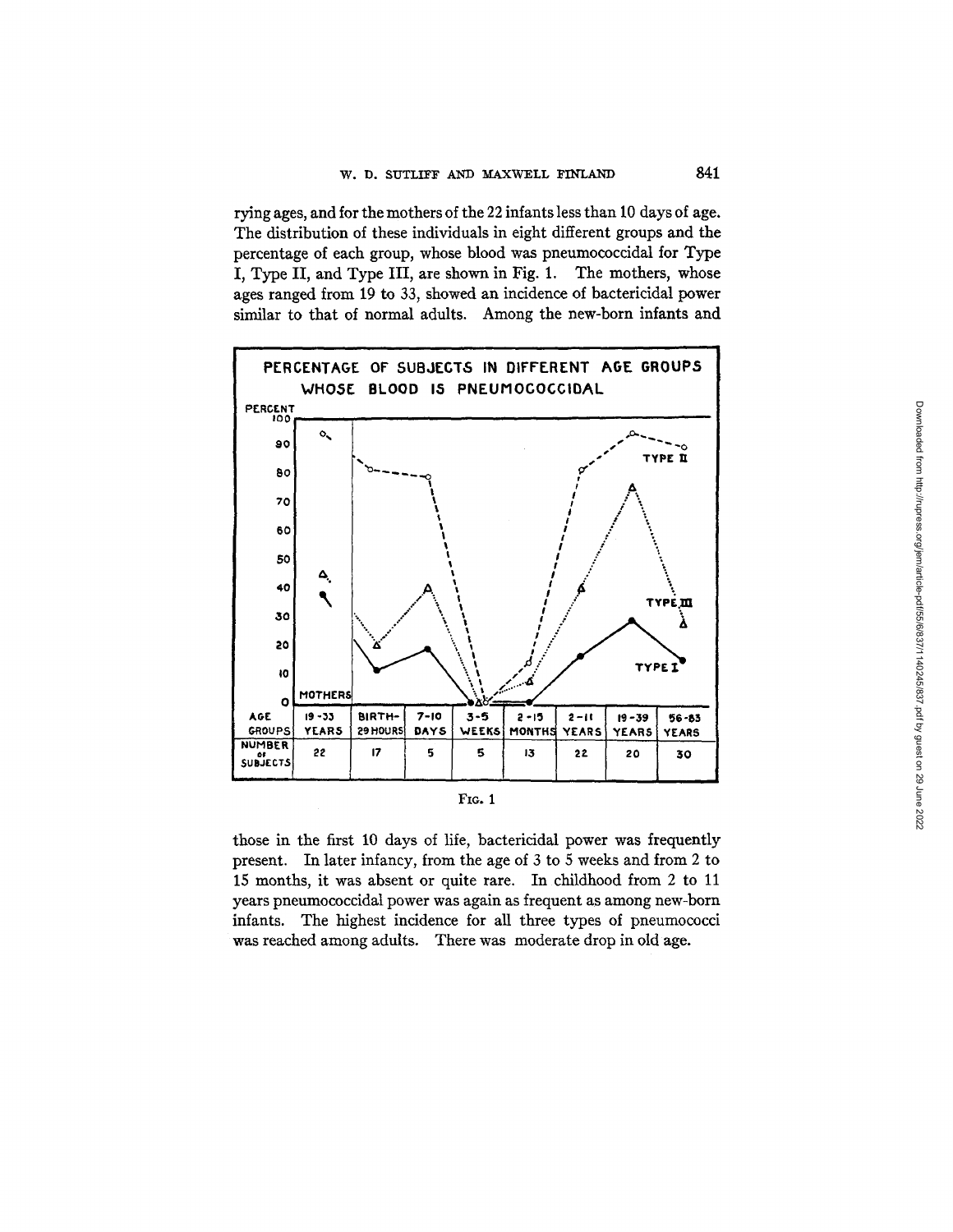The number of subjects who had no pneumococcidal power for any of the three types varied as would be expected with the general incidence of pneumococcidal action. 4 of 22 infants less than 10 days of age had no pneumococcidal power, 15 of the 18 infants from 3 weeks to 15 months of age had none, and i child among the 22 from 2 to 11 years had none. Among 20 adults 19 to 39 years of age, all the subjects killed pneumococci of at least one type. 4 of the 30 persons over 56 years of age had no pneumococcidal power.

A striking characteristic of the bactericidal power of the 22 infants, ranging from birth to 10 days of age, and their mothers, examined simultaneously, was that in every case the bactericidal power of the infant, although slightly less in degree, was a qualitative reproduction of its own mother's bactericidal power. The infants sometimes lacked bactericidal power for one or more pneumococcus types, as is indicated by the lower incidences in Fig. 1, but this occurred only when the blood of the mother killed few pneumococci.

The relative frequency of bactericidal power against the three types of pneumococci can be studied in Fig. 1. The relationship is the same in each age group. Bactericidal power is least frequent for Type I, is most frequent for Type II, and is intermediate in frequency for Type III.

In the individual blood samples each of the eight possible combinations of type-specific pneumococcidal power appeared. Some combinations, such as Type I negative with Types II and III positive, occurred frequently, while others, such as Types I and III positive with Type II negative, were rare.

The frequency, with which each of these combinations could be expected, was calculated, by means of the mathematical law of probability, from the frequency with which killing was found for each type individually. The result for each of the possible combinations was almost identical with the frequencies actually observed, indicating that these combinations arose according to the laws of chance. It would appear likely that the pneumococcidal power for any one type originates independently of the pneumococcidal action against other types.

In summary, bactericidal power of the blood for pneumococci of Types I, II, and III may be described for five age groups with differing incidences. (1) It is nearly as frequent in the first 10 days after birth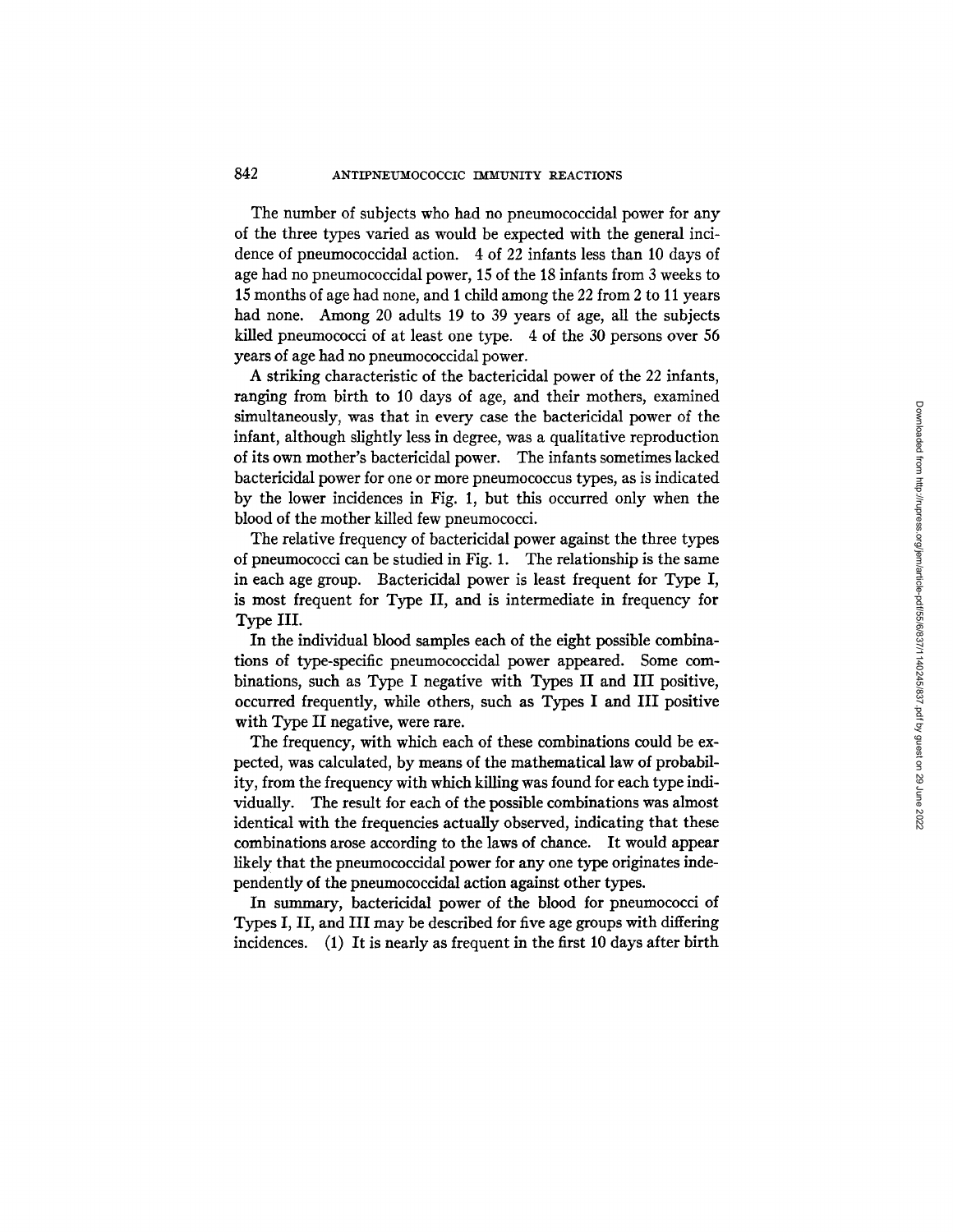as in adults. Each individual infant resembles its own mother in the pneumococcidal power it possesses. (2) Infants from 3 weeks to 15 months of age have little or no blood pneumococcidal power. (3) The incidence among children from 2 to 11 years of age is somewhat less than among adults. (4) The highest incidence is found between the ages 19 to 39 in adult life. (5) The incidence among persons from 56 to 83 years of age is somewhat less than among younger adults.

The relative incidence for the three common immunologically specific varieties of the organism is similar in all the age groups studied; Type I is least often killed, Type II is most frequently killed, and Type III occupies an intermediate position. The associations of killing power specific for type in individuals appear to be subject to the laws of chance.

# *Mouse Protection*

Serum antibodies were determined by the mouse protection test for 9 infants at birth, 15 infants 3 weeks to 15 months of age, 5 children from 2 to 11 years, 20 adults from 19 to 39 years, and 30 persons from 56 to 83 years of age. The incidence of positive tests was low, varying from 0 to 3 per cent for Type I, from 0 to 22 per cent for Type II, and from 0 to 22 per cent for Type III. None of the 15 infants aged 3 weeks to 15 months had mouse-protective antibodies in their serum against pneumococci of Type I, II, or III. No other definite trend with age could be made out. When the tests for all age groups are added together, the relative incidence of mouse protection for the three pneumococcus types is the same as the total relative incidence of pneumococcidal power for the three types. Type I protection is the least frequent, Type II is the most frequent, and Type III protection occupies the middle position.

# *Agglutination*

The number of positive type-specific agglutinations was quite small. Among 142 patients tested, 2 showed agglutination for Type I pneumococci, 3 showed agglutination for Type II pneumococci, and 12 showed agglutination for Type III pneumococci. The titers ranged from 1:4 to 1:16. Here, again, none of the infants from 3 weeks to 15 months of age showed specific agglutinins.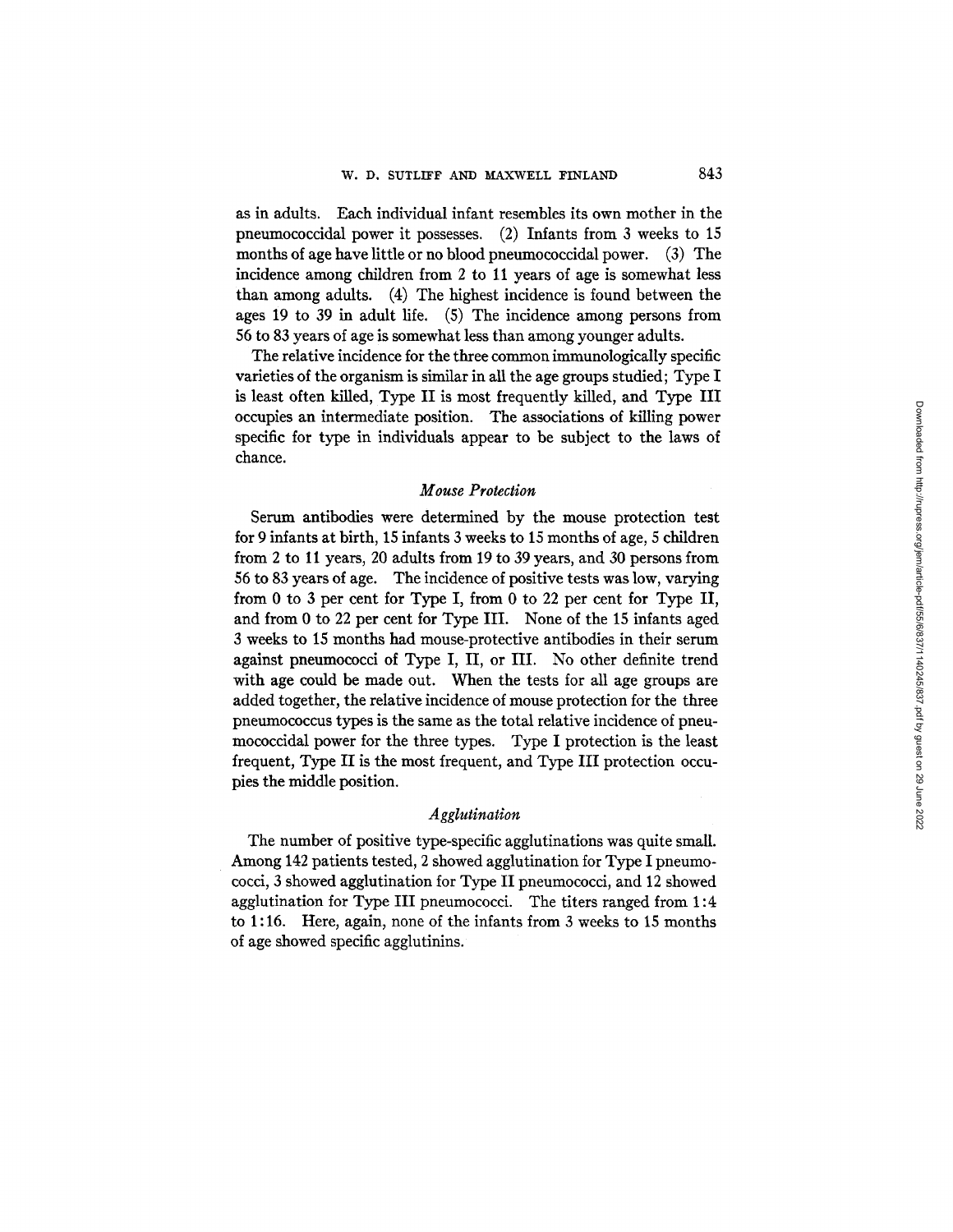### *Skin Reactions to the Soluble Specific Substances*

Skin tests with the soluble specific substances of the three pneumococcus types were done in all five groups of patients and the results are shown in Table I. In infants less than 15 months of age, an erythema was invariably produced which obscured any immediate specific erythematous reaction. No wheal formation was observed. There is no significant difference in the incidence of positive reactions in children, adults, and old persons. The relative incidence of positive skin reaction to the three type-specific carbohydrates is of interest. Type I carbohydrate caused skin reactions least frequently, Type II carbohydrate caused skin reactions most frequently, and reactions to Type III carbohydrate occurred with intermediate frequency.

|  | and a |
|--|-------|
|--|-------|

*The Age Distribution of Positive Skin Reactions to Pneumococcic Type-Specific Carbohydrates among tIospital Patients with No History of Pneumonia* 

|                     |  | No. of subjects with positive reactions             |                     |                             |                  |  |  |
|---------------------|--|-----------------------------------------------------|---------------------|-----------------------------|------------------|--|--|
| Skin test substance |  | Birth to $3$ wks, to<br>$10 \text{ days}$   15 mos. | $2$ to<br>$11$ yrs. | 19 <sub>to</sub><br>39 yrs. | 56 to<br>83 yrs. |  |  |
|                     |  |                                                     |                     |                             |                  |  |  |
| $\epsilon\epsilon$  |  |                                                     |                     |                             |                  |  |  |
| $\epsilon\epsilon$  |  |                                                     |                     | 0                           |                  |  |  |
|                     |  | 14                                                  | 19                  | 9                           | 19               |  |  |

 $? =$  erythema occurred regularly. No wheals were observed.

# *Skin Reactions to Acetic Acid-Precipitable Protein and to Autolysate*

Among the acetic acid-precipitable proteins derived from 4 strains of pneumococci and used in two different concentrations, all showed an increasing percentage of positive reactions with age. Variations in the incidence of positive reactions were observed with the protein from different strains and still more marked variations in incidence were seen when the amount of protein was varied from 0.1 to 0.01 mg. Individual subjects who did not react to all these pneumococcic proteins, gave positive reactions to different preparations. The results with the autolysates of three strains of pneumococci were similar, except that a slightly higher proportion of the subjects gave positive

Downloaded from http://rupress.org/jem/article-pdf/55/6/837/1140245/837.pdf by guest on 29 June 2022 Downloaded from http://rupress.org/jem/article-pdf/55/6/837/1140245/837.pdf by guest on 29 June 2022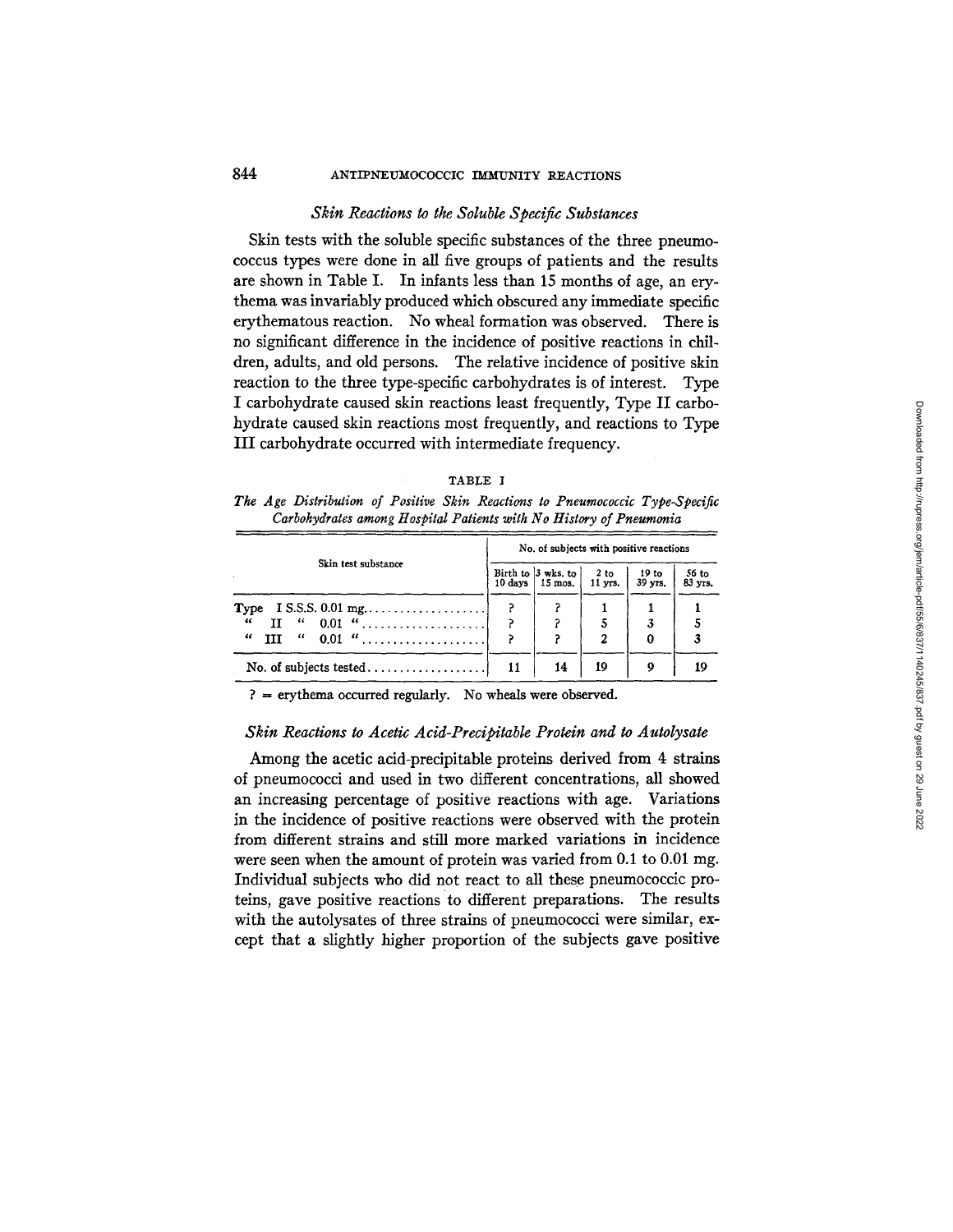reactions. The positive reactions to the streptococcic protein were in turn, more numerous than those to the pneumococcic autolysates. Marked differences in the incidence of positive reactions resulting from small changes in the concentration of the same protein or autolysate indicate that the concentration must be carefully controlled. It is further possible that chemical determinations of the nitrogen content of such complex solutions may not indicate the concentration of other substances, which can alter the incidence of positive reactions. On account of such factors and also on account of the small number of obser vations, the actual incidences reported here are not of great significance. The general trend with age, however, is quite clear and is similar for

| . .<br>. . |  |
|------------|--|
|------------|--|

*The Age Distribution of Positive Skin Reactions to Pneumococcic Protein and Autolysate among Hospital Patients with No History of Pneumonia* 

| Skin test substance                                                       |          | No. of subjects with positive reactions   |                   |                             |                  |  |  |
|---------------------------------------------------------------------------|----------|-------------------------------------------|-------------------|-----------------------------|------------------|--|--|
|                                                                           |          | Birth to 3 wks, to 1<br>$15 \text{ mos.}$ | $2$ to<br>11 yrs. | 19 <sub>to</sub><br>39 yrs. | 56 to<br>83 yrs. |  |  |
| Pneumococcic protein 0.1 mg. Type I (aviru-<br>$lent)$                    | - 0      | o                                         |                   |                             |                  |  |  |
| Pneumococcic autolysate 0.1 mg. Type II                                   | $\Omega$ | $\mathbf{2}$                              | 10                | 8                           |                  |  |  |
| Streptococcic protein 0.1 mg. Dick Streptococ-<br>$\alpha$ us scarlatinae |          | 3                                         | 10                | 7                           |                  |  |  |
|                                                                           | 10       | 9                                         | 12                | 8                           | o                |  |  |

all three types of substances. An increase occurs from no reactions, or few reactions, at birth to a rather high incidence of reactions in the age group 2 to 11 years as is shown in Table II.

## *Correlations between the Tests*

Type-specific antibodies, indicated by the mouse protection test and the agglutination test, were always confirmed by the presence of typespecific whole blood pneumococcidal power in the same blood sample. The whole blood pneumococcidal test was positive frequently in the absence of demonstrable serum antibodies, as would be expected from its greater sensitivity, noted by Sutliff and Rhoades (5), and from the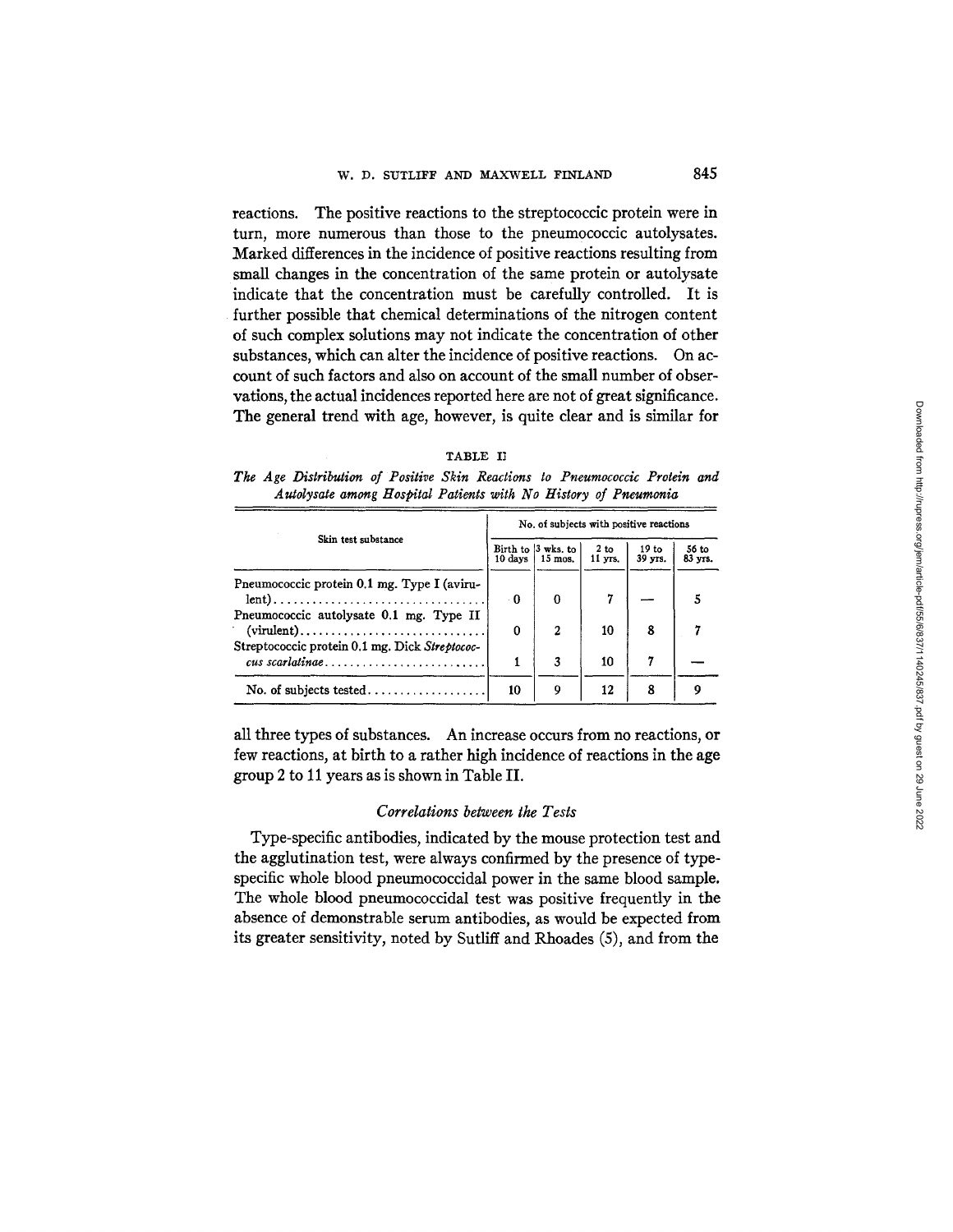greater sensitivity of the growth-inhibitory action of serum-leucocyte mixtures, noted by Robertson and Sia (4). The skin reactions to the soluble specific substance were not correlated with other specific antibodies. This is surprising in view of the strict association with type-specific antibodies in the course of lobar pneumonia (11, 13). Skin reactions to the pneumococcic protein and streptococcic protein and pneumococcic autolysate were not correlated with any other tests.

#### DISCUSSION

Four of the methods described above, namely whole blood bactericidal tests, mouse-protective tests, skin tests performed with protein solutions, and skin tests performed with autolysates, showed an incidence of positive reactions that varied with age. Skin tests with autolysates and proteins were quite similar in their incidence and will be discussed together. Agglutinin reactions were so seldom positive that comparisons of their incidence in different age groups are not significant. Type-specific skin tests were not successfully interpreted in infants and showed no variations in incidence in other age groups.

The results of the tests that varied in their incidence of positive reactions with age may be compared with the scattered results previously obtained by others.

The incidence of adult subjects possessing pneumococcidal power was much less than that found previously by Sutliff and Rhoades (5), who used a somewhat different method, and by Ward (6). These authors found the normal incidence among adults of killing power for the Type I pneumococcus to be 66 and 70 per cent, respectively, as compared with 26 per cent found here. Ward reported an incidence of 100 per cent for pneumococcidal power for Types II and III in 10 subjects, in contrast to 90 per cent and 70 per cent, respectively, reported above. It is possible that the organisms used in the present work had greater virulence, when measured against human blood, than those of the investigators quoted, since they were passed daily through mice, were transferred at 8 hour intervals in media enriched by rabbit blood, and were diluted for use together with the surrounding culture fluid.

Mouse protection tests of the sera showed that the general incidence of these type-specific antibodies is low and that infants from 3 weeks to 15 months of age have such antibodies less often than individuals of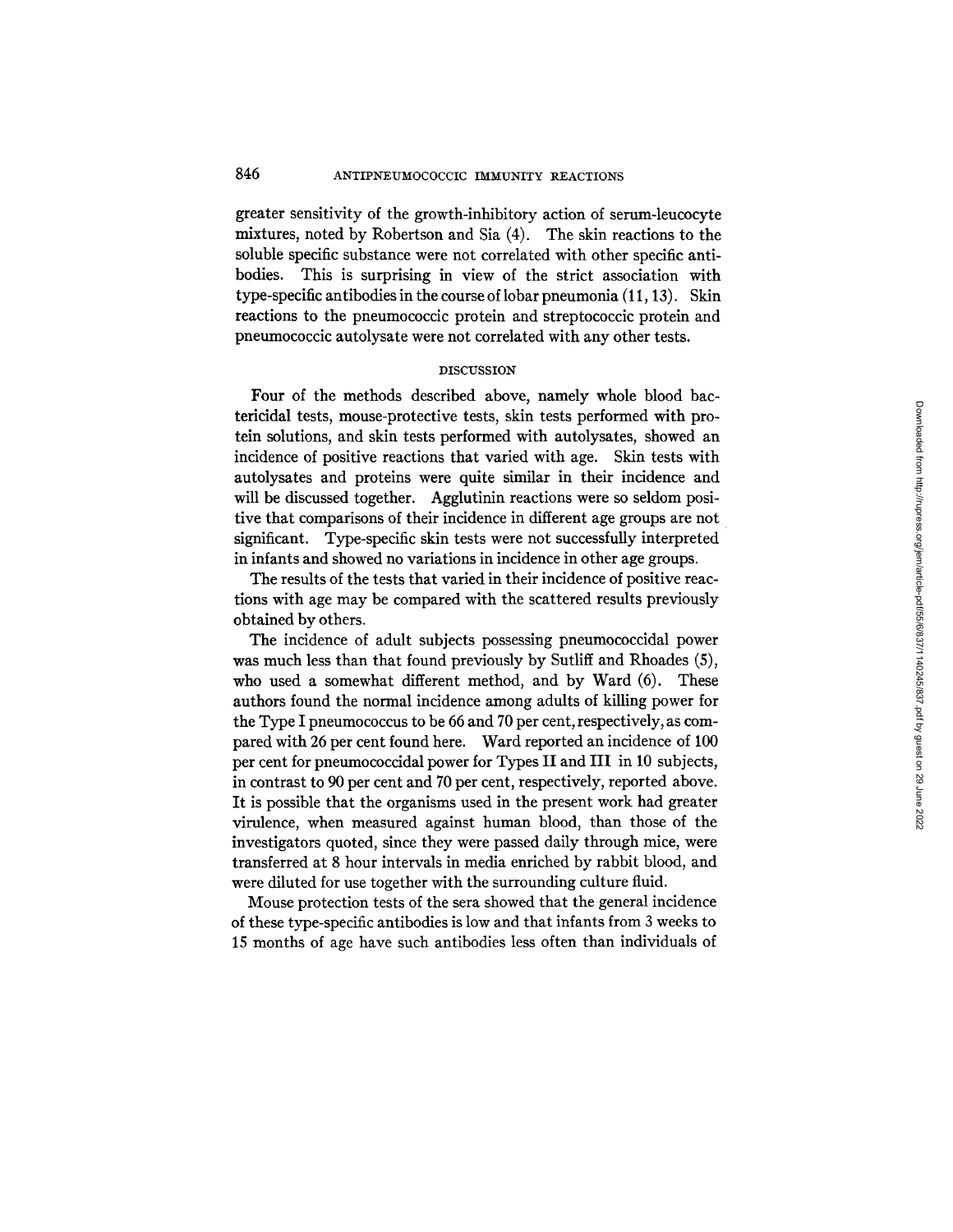other age groups. Gundel and Schafer (10) reported similarly that infants do not have mouse-protective antibodies. The incidence of protection for Type I among adults is lower than that found by Sutliff and Rhoades (5) but, since the same cultures were used for pneumococcidal tests and for protection tests in mice in both studies, the possibility is again suggested that the virulence of the cultures differed.

The frequency of skin reactions to the acetic acid-precipitable proteins and the autolysates of the pneumococcus, increases with age in a manner similar to that found by Derrick and Fulton (20) for similar tests with proteins derived from *Streptococcus hemolyticus* and *Streptococcus viridans.* 

The nature of the antibodies in normal persons which have given rise to the positive reactions may be described in immunological terms. Positive whole blood bactericidal tests and mouse protection tests depend upon the presence of type-specific opsonins in the serum of the individual. The cells of the whole blood and of the mouse, while essential to the reactions, play a passive part (4). The apparent independence of the reaction against any one pneumococcus type from that against any other suggests that the opsonins in normal persons are type-specific in character, as they are in persons who have recovered from the disease. In case of the skin reactions to the pneumococcic protein, however, the antigen is species-specific in the type of antibodies that its injection produces and in its reactions with antipneumococcic sera. In contradistinction to type-specific antibodies, Tillett and Francis (13) have noted no association of positive skin reactions to protein in patients recovering from lobar pneumonia with the appearance of serum antibodies against the pneumococcic protein. By their occurrence in the same patients and the similar nature of the reaction, the positive tests to injection of the autolysates seem probably due to the same sort of mechanism as the positive tests to the pneumococcic protein.

The incidence of these positive reactions may be discussed with relation to possible modes of development and with relation to a possible correlation with clincal observations.

The mode of origin of the reactions to type-specific and species-specific antigens is suggested by some of the characteristics of their occurrence. The type-specific antibodies at birth were similar to those of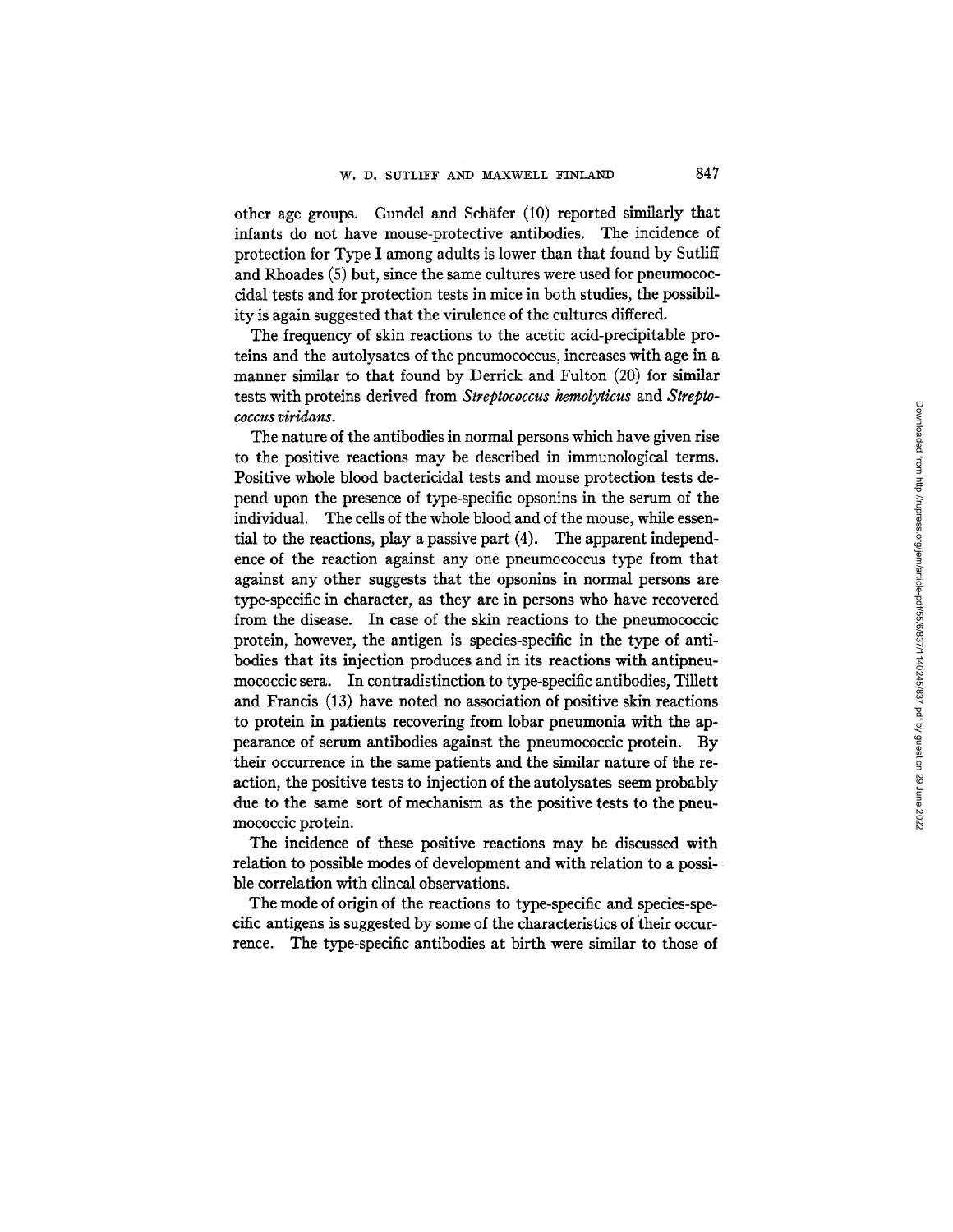the mother and disappeared before the age period 3 to 5 weeks. This suggests a passive transfer of such antibodies through the placenta from mother to child.

After 2 years of age, the type-specific antibodies appear with considerable frequency and in combination according to the laws of chance. This seems to point toward a chance contact with specific organisms as the cause of their development. A carrier state, usually of short duration for Type I and Type II pneumococci, but longer for Type III pneumococci, was demonstrated in one-half of a group of normal subjects during the course of 7 months by Powell, Atwater, and Felton (21) and has been confirmed by Webster (22). Whether such contact leads to the production of antibodies has not been determined, but the slight specific stimulus needed for antibody production noted in the following study (23) suggests that the presence of a few organisms on a mucous membrane might be effective. In following further the suggestion that contact with organisms leads to the production of the type-specific antibodies, a number of factors that could influence their production must be considered. In the first place, the relative efficiency of the pneumococci in inducing type-specific antibody production may vary. It has been shown (24) that the Type III pneumococcus is relatively much less efficient in rabbits than Type I or Type II. The relative frequency of opportunities for contact of an individual with the three pneumococcus types presented by the work of the authors above is, in the order from least to greatest frequency, I, II, III; but the relative frequency with which type-specific antibodies were demonstrated here is, in the same order, I, III, II. Type III thus has an anomalous position. Although contact with Type III pneumococcus is most often observed, antibodies for Type III are less often seen than antibodies for Type II. The Type III pneumococcus may thus be less efficient than Type I and II in the production of specific antibodies in man. Other factors may further modify the production of antibodies by contact. In the individual subject the site of the organisms, whether in a normal pharynx or a purulent focus, may influence their effectiveness as antigens. The responsiveness of the antibody-producing cells of individuals may vary. It is also possible that antigens derived from organisms other than the pneumococcus may produce type-specific pneumococcic antibodies (25, 26).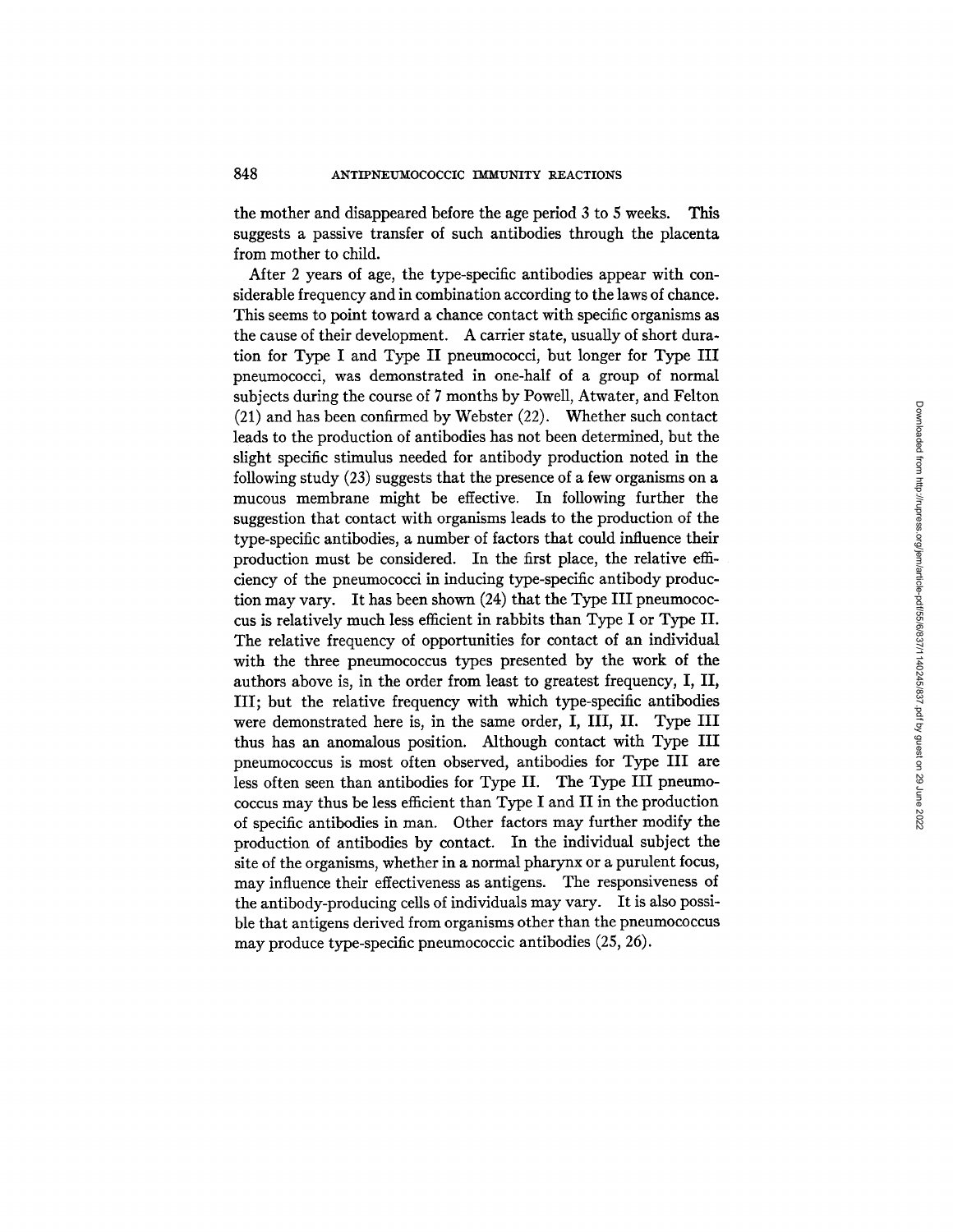Although it seems likely that contact with pneumococci that does not lead to the production of pneumonia may lead to the production of type-specific antibodies and thus be the determining factor in their development during childhood, the question requires further clarification. There are alternative possible methods for the development of antibodies in normal persons. It has been suggested (27) that normal processes in the growth and maturing of the body or certain organs may underly the development of natural antibodies. A combination of physiological changes and contact with antigens is also possible.

The negative skin tests to protein and autolysate in the new-born infants indicate that reactions to species-specific antigens are not passively transferred from the mother. This is opposed to the observations of Julianelle (28) who found that experimentally induced increased skin reactivity to the protein of the pneumococcus was associated with the presence of circulating species-specific antibodies and was transferable by means of the intravenous administration of serum to another animal. He also found, however, that the increased sensitivity to heat-killed vaccines was not associated with the presence of antibodies and was not transferable. Furthermore, experimental studies of allergic skin reactions to pneumococcus autolysates in animals by Zinsser and Grinnell (18) have shown that the capacity to react is not transferred passively by means of serum. After 2 years of age the skin reactions to protein and autolysate appeared with considerable frequency. The mechanism underlying the development of this capacity may be contact with organisms, changes that are part of physiological growth, or some combination of the two, as in the case of the type-specific reactions.

Immune reactions to type-specific pneumococci occurring in a large proportion of individuals might be thought to exert some influence in protecting individuals from attack, particularly since type-specific antibodies are effective prophylactically in animals, and therapeutically in man. But type-specific whole blood bactericidal power has been shown to be present in patients early in the course of their disease (6, 29-31) and the significance of this type of antibody in protecting individuals from lobar pneumonia is thus questionable. It may be noted, however, that the relative incidence of type-specific bactericidal power and mouse protection for pneumococci of Types I and II in the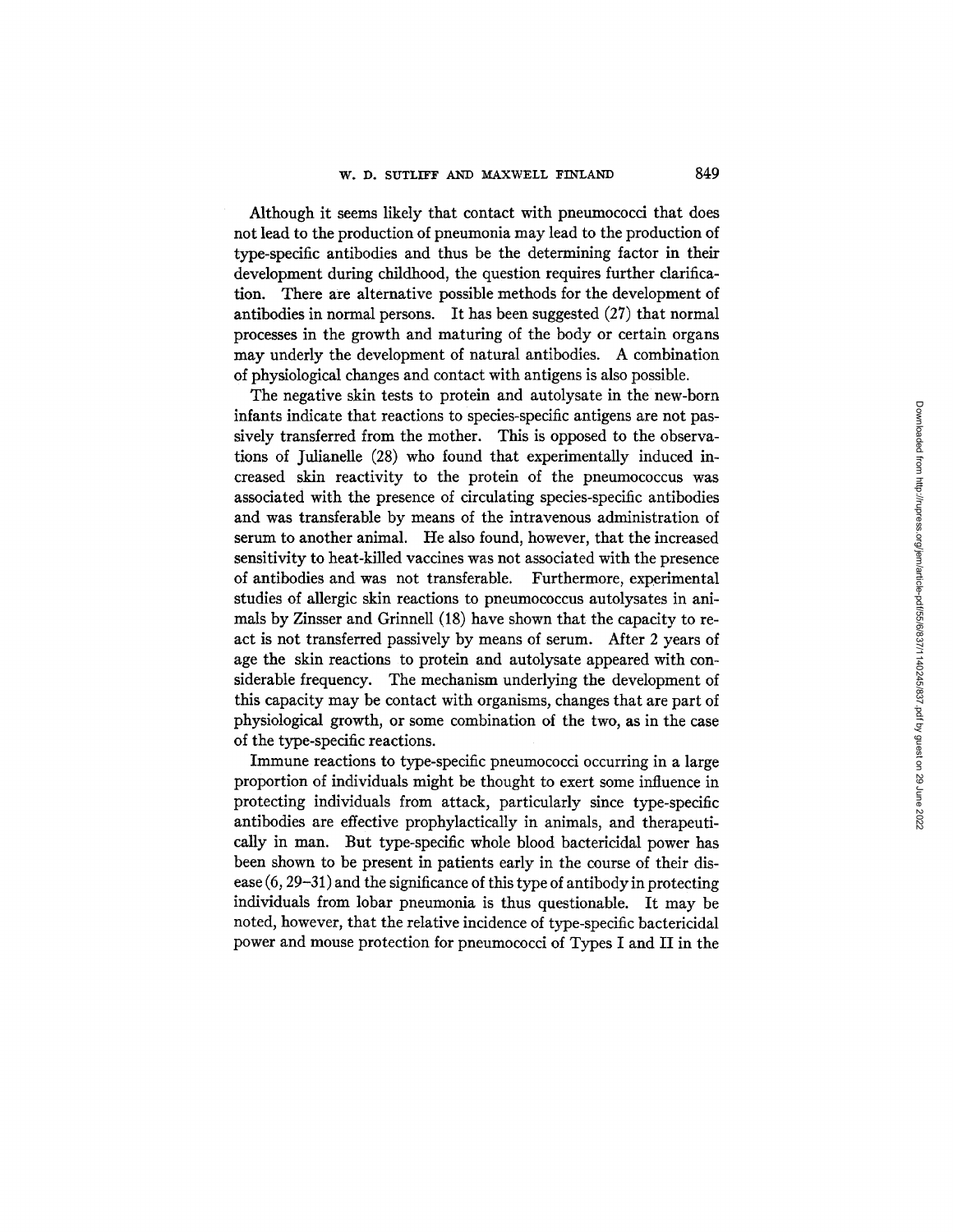serum of normal individuals is inversely proportional to the relative incidence of lobar pneumonia due to these two types of pneumococci. Type III again occupies an anomalous position, with an incidence of pneumococcidal power midway between that of Type I and Type II, but with an incidence in pneumonia less than either Type I or Type II.

Variations in the incidence, the clinical course, the pathological lesions, and in the outcome of pneumococcic pneumonia at different ages may be stated in general terms. The morbidity, as influenced by age, is not known, due to lack of direct studies covering all ages in a sufficiently large community; but the curves of deaths from pneumonia by ages show a preponderance in infancy and extreme old age that suggests a higher morbidity as well as an increased case fatality at these periods. At the extremes of life the disease also tends to manifest fewer of the typical clinical characteristics of lobar pneumonia, as it is seen in youth and middle life. The pathological lesion in pneumonia in infancy and old age frequently differs from that of typical lobar pneumonia, being more often lobular in distribution rather than lobar. The death rate is high at the two extremes of life, is lowest in youth, and gradually increases from youth to old age. The differences in the incidence of whole blood bactericidal power in infancy and old age, the lack of mouse-protective antibodies in the serum of infants, and the lack of capacity of the skin of infants to react to proteins and autolysates of the pneumococcus may be related to these variations in pneumococcic pneumonia with age. Conversely, the possession of type-specific antibodies and the capacity of the skin to react to pneumococcic proteins and autolysates by a relatively high proportion of adults suggests a relationship between the immune mechanism which underlies these reactions and the occurrence of typical lobar pneumonia.

#### **CONCLUSIONS**

1. The incidence of pneumococcidal power of the whole defibrinated blood in human beings has been shown to vary with age. The age distribution of other type-specific antibodies varies similarly, insofar as they are frequent enough to be compared or technically demonstrable.

2. The incidence of pneumococcidal power of the whole defibrinated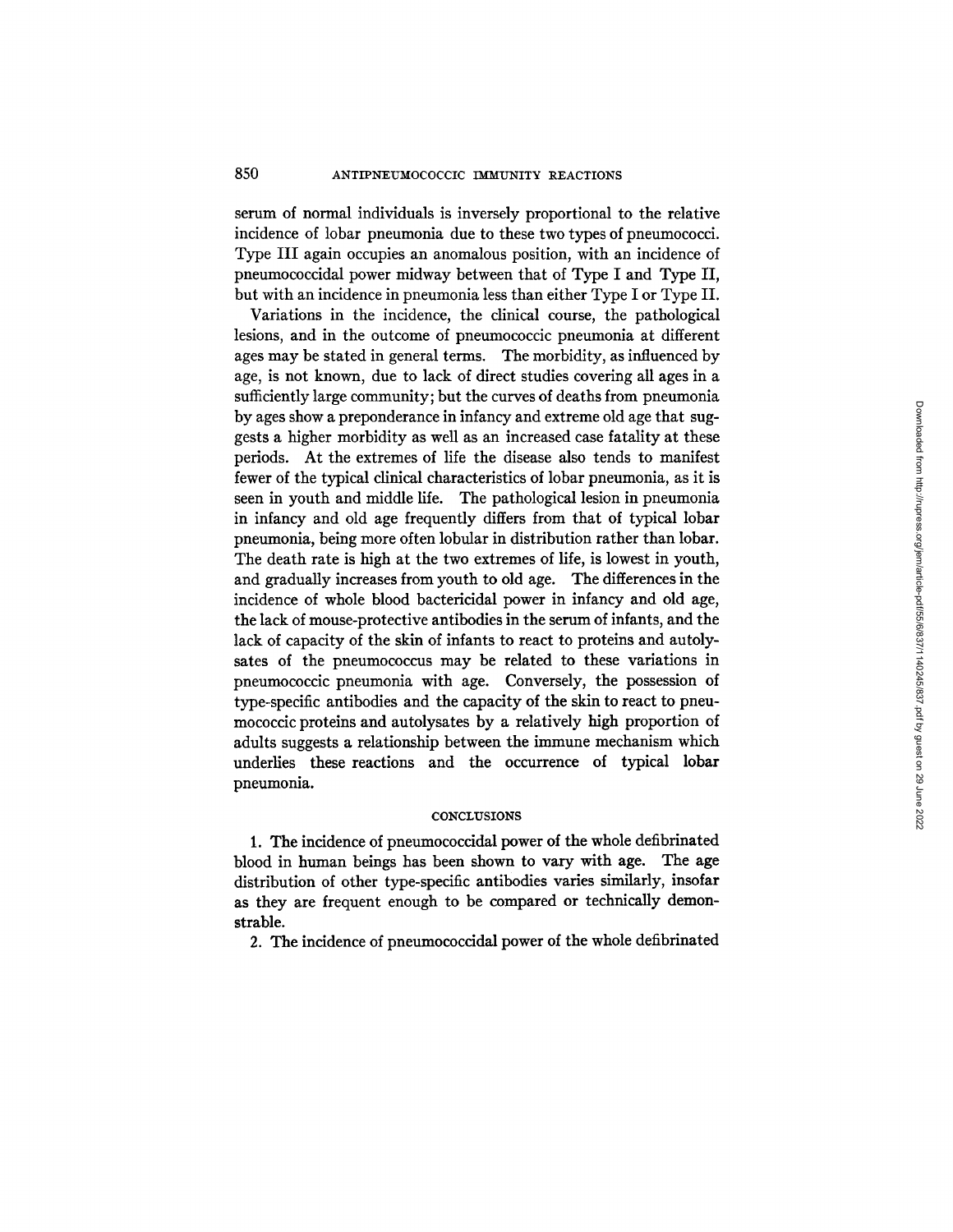blood for Type I, Type II, and Type III differs. Type I is the rarest, Type II is the most frequent, and Type III is of intermediate frequency. The type-specific antibodies responsible for the other tests employed show a similar relative frequency in regard to Types I and II, but some variation in regard to Type III.

3. The skin reactions to the acetic acid-precipitable proteins and autolysates of the pneumococci are negative or rarely positive in infants, infrequently positive in childhood, and positive in a high percentage of adults.

The authors gratefully acknowledge the assistance rendered in the earlier part of this work by Dr. James M. Bethea and the technical assistance of Mrs. Wetmore Dawes and Miss Beatrice Tyndall.

#### REFERENCES

- 1. Cole, R., DeLamar Lectures, 1927-28, Baltimore, Williams and Wilkins Co., 1928.
- 2. Cecil, R. L., Baldwin, H. S., and Larsen, N. P., Arch. Int. Med., 1927, 40, 253.
- 3. Locke, E. A., personal communication.
- 4. Robertson, O. H., and Sia, R. H. P., *J. Exp. Med.,* 1927, 46, 239.
- 5. Sutlig, W. D., and Rhoades, *D. R., J. Clin. Invest.,* 1930, 9, 43.
- 6. Ward, *H. K., J. Exp. Ivied.,* 1930, 51,675.
- 7. Neufeld, F., and Haendel, L., in Kolle, W., and yon Wassermann, A., Handbuch der pathogenen Mikroorganismen, Jena, Gustav Fischer, 2nd edition, 1912, 4, 556.
- 8. Clough, W. P., *Bull. Johns Hopkins Hosp.,* 1924, 35,330.
- 9. Cecil, R. L., and Austin, *J. H., J. Exp. Med.,* 1918, 28, 19.
- 10. Gundel, M., and Schäfer, quoted by Gundel, M., *Ergebn. Hyg., Bakt., Immunit~tsforsch., u. exp. Therap.,* 1931, 12,207.
- 11. Finland, M., and Sutliff, *W. D., J. Exp. Med.,* 1931, 54, 637.
- 12. Blake, F., personal communication.
- 13. Tillett, W. S., and Francis, T., Jr., *J. Exp. Med.,* 1929, 50, 687.
- 14. Fleidelberger, M., and Avery, *O. T., J. Exp. Ivied.,* 1923, 38, 73.
- 15. Heidelberger, M., and Avery, *O. T., J. Exp. Med.,* 1924, 40, 301.
- 16. Avery, O. T., and Morgan, *H. J., J. Exp. Med.*, 1925, 42, 347.
- 17. Lancefield, *R. C., J. Exp. Med.,* 1925, 42,377.
- 18. Zinsser, H., and Grinnell, *F. B., J. Bact.,* 1927, 14, 301.
- 19. Sharp, E. A., and Blake, *F. G., J. Exp. Med.,* 1930, 52,501.
- 20. Derrick, C. L., and Fulton, *M. N., J. Clin. Invest.,* 1931, 10, 121.
- 21. Powell, J. P., Atwater, R. M., and Felton, L. D., *Am. J. Hyg.,* 1926, 6, 570.
- 22. Webster, L. T., and Hughes, *T. P., J. Exp. Med.,* 1931, 53,535.